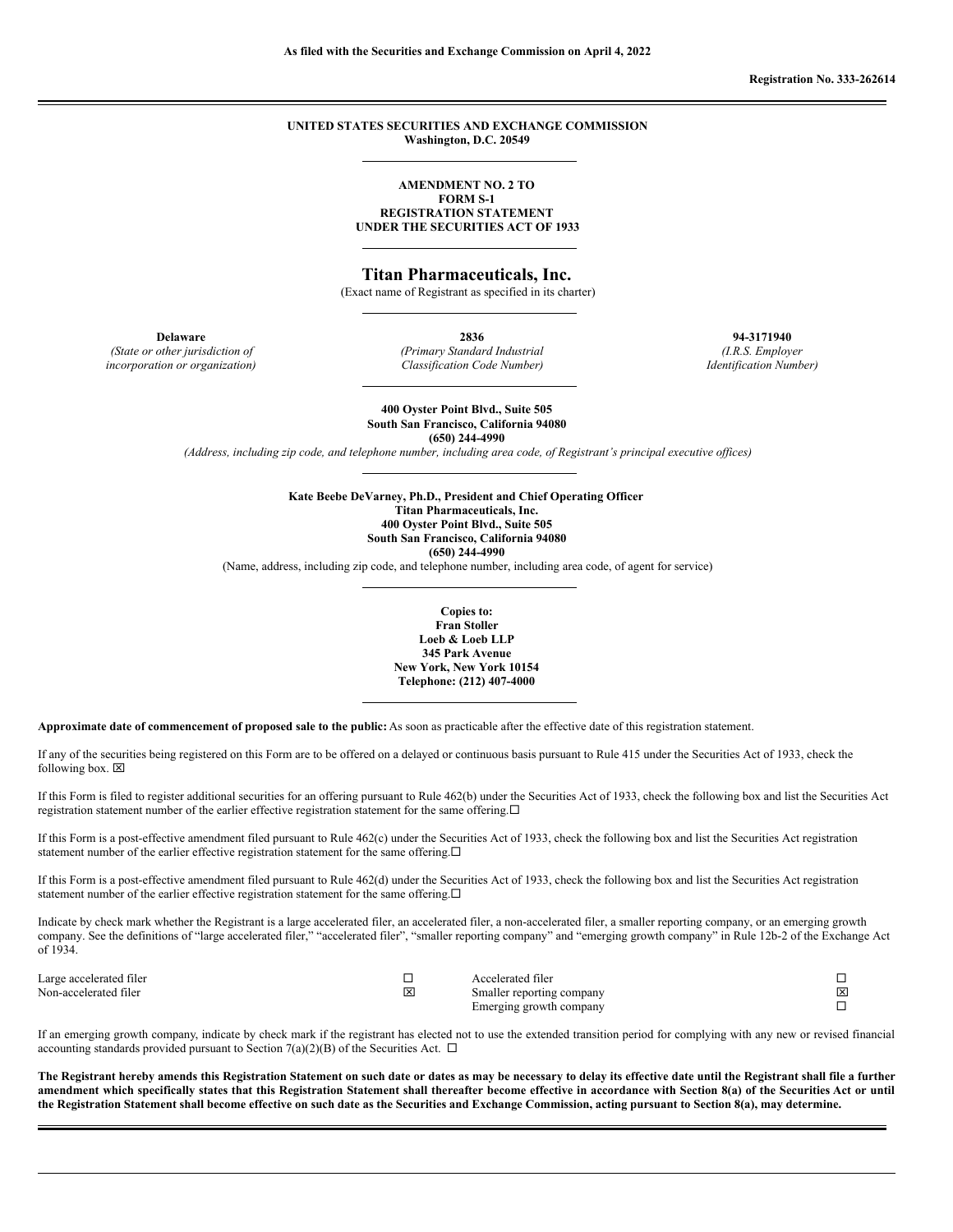#### EXPLANATORY NOTE

This Amendment No. 2 to the Registration Statement on Form S-1 is being filed solely to include certain exhibits to the Registration Statement as indicated in the Exhibit Index contained in Part II of the Registration Statement.

## **PART II - INFORMATION NOT REQUIRED IN PROSPECTUS**

#### **Item 13. Other Expenses of Issuance and Distribution**

We estimate that expenses in connection with the distribution described in this registration statement (other than fees and commissions charged by the underwriters) will be as set forth below. We will pay all of the expenses with respect to the distribution, and such amounts, with the exception of the SEC registration fee and the Financial Industry Regulatory Authority, Inc., or FINRA, filing fee, are estimates.

| SEC registration fee                                | 685    |
|-----------------------------------------------------|--------|
| Legal fees and expenses                             | 25,000 |
| Accounting fees and expenses                        | 12,000 |
| Printing expenses                                   | 10,000 |
| Other (including transfer agent and registrar fees) | 2.315  |
| <b>Total</b>                                        | 50,000 |

#### **Item 14. Indemnification of Directors and Officers**

Subsection (a) of Section 145 of the General Corporation Law of the State of Delaware, or DGCL, empowers a corporation to indemnify any person who was or is a party or who is threatened to be made a party to any threatened, pending or completed action, suit or proceeding, whether civil, criminal, administrative or investigative (other than an action by or in the right of the corporation) by reason of the fact that the person is or was a director, officer, employee or agent of the corporation, or is or was serving at the request of the corporation as a director, officer, employee or agent of another corporation, partnership, joint venture, trust or other enterprise, against expenses (including attorneys' fees), judgments, fines and amounts paid in settlement actually and reasonably incurred by the person in connection with such action, suit or proceeding if the person acted in good faith and in a manner the person reasonably believed to be in or not opposed to the best interests of the corporation, and, with respect to any criminal action or proceeding, had no reasonable cause to believe the person's conduct was unlawful.

Subsection (b) of Section 145 empowers a corporation to indemnify any person who was or is a party or is threatened to be made a party to any threatened, pending or completed action or suit by or in the right of the corporation to procure a judgment in its favor by reason of the fact that the person acted in any of the capacities set forth above, against expenses (including attorneys' fees) actually and reasonably incurred by the person in connection with the defense or settlement of such action or suit if the person acted in good faith and in a manner the person reasonably believed to be in or not opposed to the best interests of the corporation, except that no indemnification shall be made in respect of any claim, issue or matter as to which such person shall have been adjudged to be liable to the corporation unless and only to the extent that the Court of Chancery or the court in which such action or suit was brought shall determine upon application that, despite the adjudication of liability but in view of all the circumstances of the case, such person is fairly and reasonably entitled to indemnity for such expenses which the Court of Chancery or such other court shall deem proper.

Section 145 further provides that to the extent a director or officer of a corporation has been successful on the merits or otherwise in the defense of any action, suit or proceeding referred to in subsections (a) and (b) of Section 145, or in defense of any claim, issue or matter therein, such person shall be indemnified against expenses (including attorneys' fees) actually and reasonably incurred by such person in connection therewith; that indemnification provided for by Section 145 shall not be deemed exclusive of any other rights to which the indemnified party may be entitled; and the indemnification provided for by Section 145 shall, unless otherwise provided when authorized or ratified, continue as to a person who has ceased to be a director, officer, employee or agent and shall inure to the benefit of such person's heirs, executors and administrators. Section 145 also empowers the corporation to purchase and maintain insurance on behalf of any person who is or was a director, officer, employee or agent of the corporation, or is or was serving at the request of the corporation as a director, officer, employee or agent of another corporation, partnership, joint venture, trust or other enterprise against any liability asserted against such person and incurred by such person in any such capacity, or arising out of his status as such, whether or not the corporation would have the power to indemnify such person against such liabilities under Section 145.

Section 102(b)(7) of the DGCL provides that a corporation's certificate of incorporation may contain a provision eliminating or limiting the personal liability of a director to the corporation or its stockholders for monetary damages for breach of fiduciary duty as a director, provided that such provision shall not eliminate or limit the liability of a director (i) for any breach of the director's duty of loyalty to the corporation or its stockholders, (ii) for acts or omissions not in good faith or which involve intentional misconduct or a knowing violation of law, (iii) under Section 174 of the DGCL, or (iv) for any transaction from which the director derived an improper personal benefit.

II-1

Our certificate of incorporation and our bylaws provide that we will indemnify our directors and officers to the fullest extent permitted by the DGCL, which prohibits our certificate of incorporation from limiting the liability of our directors for the following:

- any breach of the director's duty of loyalty to us or our stockholders;
- acts or omissions not in good faith or that involve intentional misconduct or a knowing violation of law;
- unlawful payment of dividends or unlawful stock repurchases or redemptions; or
- any transaction from which the director derived an improper benefit.

Our certificate of incorporation provides for indemnification of our directors and executive officers to the maximum extent permitted by the DGCL, and our bylaws provide for indemnification of our directors and executive officers to the maximum extent permitted by the DGCL.

We have entered into indemnification agreements with each of our current directors. These agreements will require us to indemnify these individuals to the fullest extent permitted under Delaware law against liabilities that may arise by reason of their service to us and to advance expenses incurred as a result of any proceeding against them as to which they could be indemnified. We also intend to enter into indemnification agreements with our future directors and executive officers.

In any underwriting agreement we enter into in connection with the sale of common stock and pre-funded warrants being registered hereby, the underwriters will agree to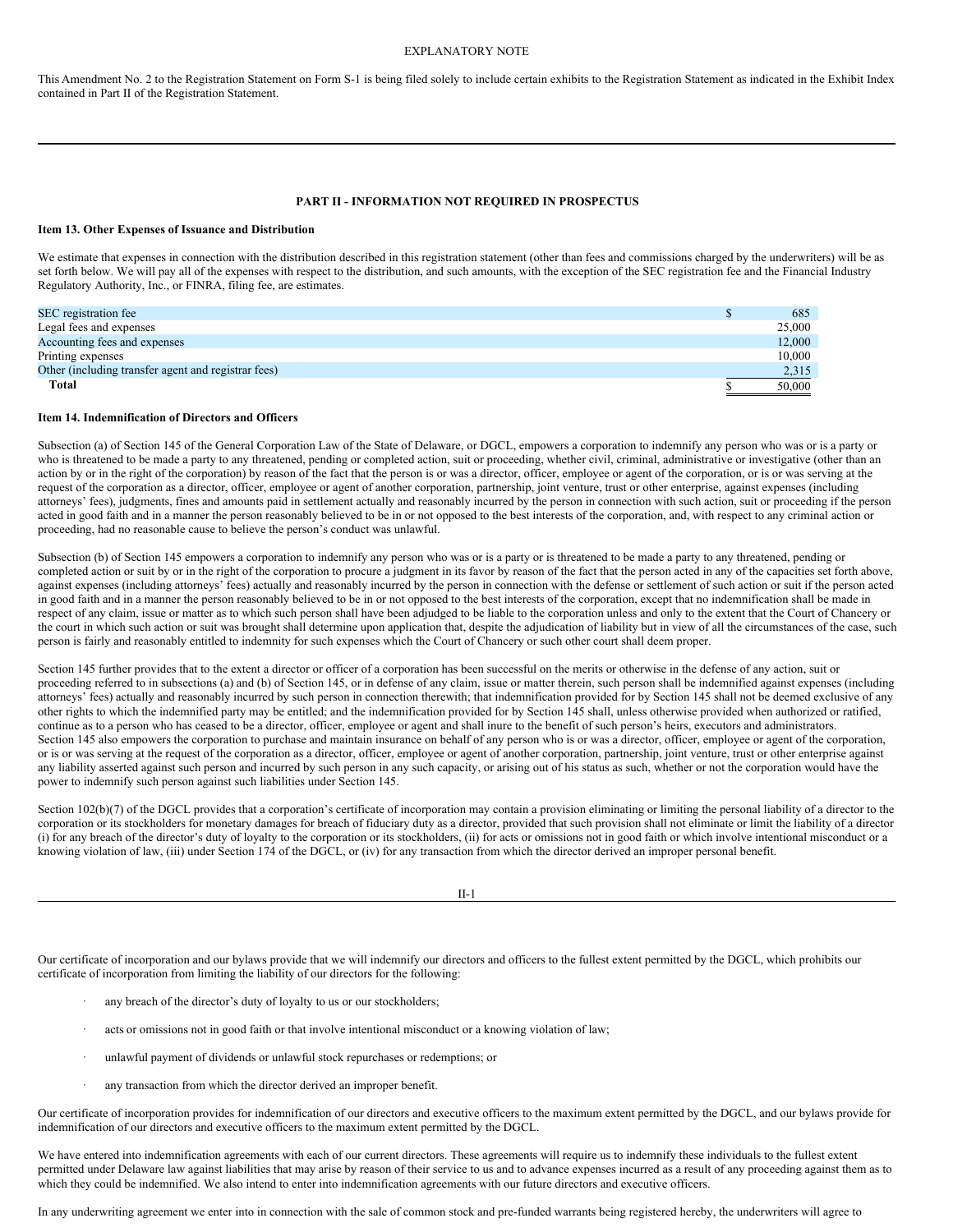indemnify, under certain conditions, us, our directors, our officers and persons who control us, within the meaning of the Securities Act, against certain liabilities.

## **Item 15. Recent Sales of Unregistered Securities**

The following information sets forth certain information with respect to all unregistered securities which we have sold during the last three years:

In June 2019, we issued 14,943 shares of our common stock to L. Molteni & C. Dei Frattelli Alitti Società Di Esercizio S.P.A. upon the conversion of a convertible loan at conversion price of \$45.00 per share.

In August 2019, in connection with a concurrent registered direct offering to a single institutional investor, we issued warrants to purchase 95,078 shares of common stock at an exercise price of \$32.10 per share, which warrants are exercisable for a period of five years commencing February 9, 2020. Maxim Group LLC acted as the placement agent in connection with the offering and received a cash fee of 7.0% of the gross proceeds paid to us and reimbursement of certain out-of-pocket expenses.

In January 2020, in connection with a concurrent registered direct offering to a few institutional investors, we issued warrants to purchase 290,000 shares of common stock at an exercise price of \$7.50 per share, which warrants are exercisable for a period of five years commencing September 18, 2020. Maxim Group LLC acted as the placement agent in connection with the offering and received a cash fee of 7.0% of the gross proceeds paid to us and reimbursement of certain out-of-pocket expenses.

In January 2021, in connection with a concurrent registered direct offering to a few institutional investors, we issued warrants to purchase 2,725,000 shares of common stock at an exercise price of \$3.55 per share, which warrants are exercisable for a period of five and one-half years commencing January 20, 2021. Maxim Group LLC acted as the placement agent in connection with the offering and received a cash fee of 7.0% of the gross proceeds paid to us and reimbursement of certain out-of-pocket expenses.

In February 2022, in connection with a concurrent registered direct offering to a single institutional investor, we (i) sold 1,289,796 pre-funded warrants at a price of \$1.179, each exercisable to purchase one share of common stock at an exercise price of \$0.001 per share and (ii) issued warrants to purchase 4,664,038 shares of common stock at an exercise price of \$1.14 per share, which warrants are exercisable for a period of five and one-half years commencing February 4, 2022. Maxim Group LLC acted as the placement agent in connection with the offering and received a cash fee of 7.0% of the gross proceeds paid to us and reimbursement of certain out-of-pocket expenses.

In January 2022, we issued 51,021 shares of our common stock to JT Pharma pursuant to an asset purchase agreement as part of a milestone payment.

The offers, sales and issuances of the securities described above were exempt from registration under the Securities Act by virtue of Section 4(a)(2) of the Securities Act.

### **Item 16. Exhibits**

| No.                                                                                             | <b>Description</b>                                                                                                                                       |
|-------------------------------------------------------------------------------------------------|----------------------------------------------------------------------------------------------------------------------------------------------------------|
| 3.1.1                                                                                           | Amended and Restated Certificate of Incorporation of the Registrant, as amended <sup>(2)</sup>                                                           |
|                                                                                                 | Certificate of Amendment to the Restated Certificate of Incorporation dated September 24, 2015 <sup>(4)</sup>                                            |
| $\frac{3.1.2}{3.1.3}$ $\frac{3.1.3}{3.2}$ $\frac{3.2}{3.3}$ $\frac{4.1}{4.2}$ $\frac{4.2}{4.4}$ | Certificate of Amendment to the Restated Certificate of Incorporation dated January 23, 2019 <sup>(10)</sup>                                             |
|                                                                                                 | Certificate of Amendment to the Restated Certificate of Incorporation dated November 30, 2020 <sup>(20)</sup>                                            |
|                                                                                                 | By-laws of the Registrant <sup>(1)</sup>                                                                                                                 |
|                                                                                                 | Amendment to the By-laws of the Registrant dated December 29, 2021 <sup>(23)</sup>                                                                       |
|                                                                                                 | Form of Lender Warrant <sup>(6)</sup>                                                                                                                    |
|                                                                                                 | Form of Rights Agreement Warrant <sup><math>(7)</math></sup>                                                                                             |
|                                                                                                 | Warrant Agency Agreement between Titan Pharmaceuticals, Inc. and Continental Stock Transfer & Trust Company and Form of Offering Warrant <sup>(9)</sup>  |
|                                                                                                 | Representative's Purchase Warrant <sup>(9)</sup>                                                                                                         |
| 4.5                                                                                             | Form of August 2019 Private Placement Warrant <sup>(11)</sup>                                                                                            |
| 4.6                                                                                             | Class B Warrant Agency Agreement dated October 16, 2019 between Titan Pharmaceuticals, Inc. and Maxim Group LLC Form of January 2020 Private             |
|                                                                                                 | Placement Warrant <sup>(12)</sup>                                                                                                                        |
|                                                                                                 | Form of January 2020 Private Placement Warrant <sup>(13)</sup>                                                                                           |
| $\frac{4.7}{4.8}$                                                                               | Form of March 3, 2020 Warrant Amendment Agreement <sup>(16)</sup>                                                                                        |
| 4.9                                                                                             | Description of the Registrant's Common Stock $(15)$                                                                                                      |
| 4.10                                                                                            | Warrant Agency Agreement between Titan Pharmaceuticals, Inc. and Continental Stock Transfer & Trust Company and Form of Warrant <sup>(18)</sup>          |
| 4.11                                                                                            | Form of January 2021 Private Placement Warrant <sup>(21)</sup>                                                                                           |
| 4.12                                                                                            | Form of February 2022 Registered Pre-Funded Warrant <sup>(24)</sup>                                                                                      |
| 4.13                                                                                            | Form of February 2022 Private Pre-Funded Warrant <sup>(24)</sup>                                                                                         |
| 4.14                                                                                            | Form of February 2022 Placement Warrant <sup>(24)</sup>                                                                                                  |
| $\frac{5.1}{10.1}$                                                                              | Opinion of Loeb & Loeb LLP                                                                                                                               |
|                                                                                                 | Titan Pharmaceuticals, Inc. Third Amended and Restated 2015 Omnibus Equity Incentive Plan <sup>(10)</sup>                                                |
| 10.2                                                                                            | Employment Agreement between the Registrant and Marc Rubin <sup>(5)</sup>                                                                                |
| $10.3 \pm$                                                                                      | Distribution and Sublicense Agreement dated February 1, 2016 as amended by agreement dated August 2, 2018 between Titan Pharmaceuticals, Inc. and Knight |
|                                                                                                 | Therapeutics Inc. <sup>(8)</sup>                                                                                                                         |
| 10.4                                                                                            | Amendment to lease for Registrant's facility dated March 21, 2016 <sup>(8)</sup>                                                                         |
| 10.5                                                                                            | Employment Agreement between the Registrant and Katherine Beebe DeVarney <sup>(14)</sup>                                                                 |

II-3

| 10.6         | Debt Settlement and Release Agreement by and between Titan Pharmaceuticals, Inc., Horizon Technology Finance Corporation and L. Molteni & C. Dei |
|--------------|--------------------------------------------------------------------------------------------------------------------------------------------------|
|              | Frattelli Alitti Società Di Esercizio S.P.A. <sup>(17)</sup>                                                                                     |
| $10.7 \pm 1$ | Asset Purchase Agreement dated October 27, 2020 between Titan Pharmaceuticals, Inc. and JT Pharmaceuticals, Inc. $(19)$                          |
| <b>10.8</b>  | Placement Agency Agreement dated January 15, 2021, by and between Titan Pharmaceuticals. Inc. and Maxim Group $LLC^{\underline{(21)}}$           |
| 10.9         | Amendment to Employment Agreement between the Registrant and Marc Rubin <sup><math>(22)</math></sup>                                             |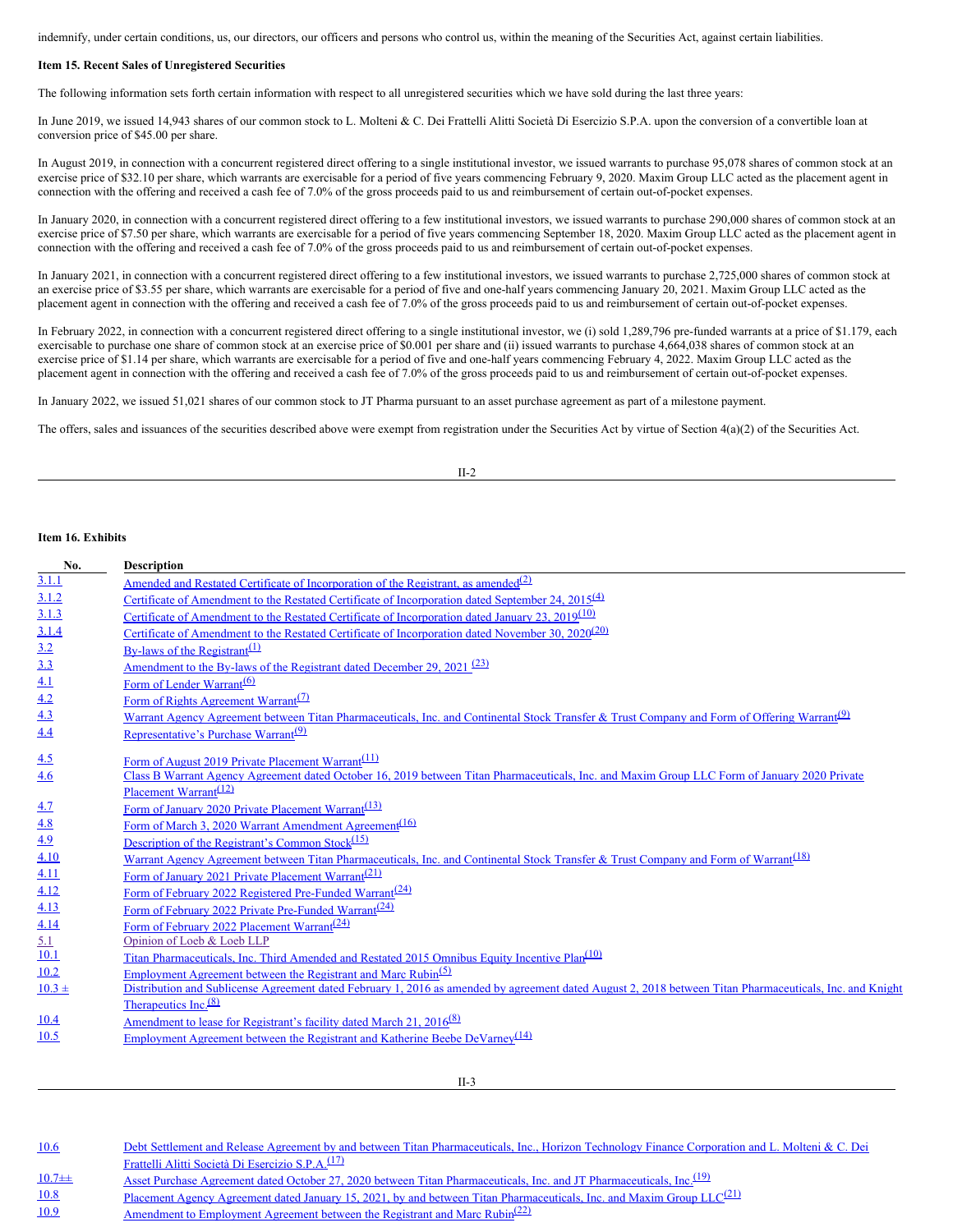| 10.10       | Form of February 2022 Securities Purchase Agreement <sup>(24)</sup>                                                               |
|-------------|-----------------------------------------------------------------------------------------------------------------------------------|
| 10.11       | Placement Agency Agreement dated February 2, 2022, by and between Titan Pharmaceuticals, Inc. and Maxim Group LLC <sup>(24)</sup> |
| <u>14.1</u> | Code of Business Conduct and Ethics <sup>(3)</sup>                                                                                |
| 23.1        | Consent of WithumSmith+Brown, PC, Independent Registered Public Accounting Firm*                                                  |
| 23.2        | Consent of OUM & Co., LLP, Independent Registered Public Accounting Firm*                                                         |
| 23.3        | Consent of Loeb & Loeb LLP (contained in Exhibit 5.1)                                                                             |
| 24.1        | Power of Attorney (included on the signature page of this Registration Statement)                                                 |
| 107         | <b>Filing Fee Table</b>                                                                                                           |

Previously filed.

- ± Confidential treatment has been granted as to certain portions of this exhibit.
- $\pm\pm$  Certain information has been omitted from this exhibit in reliance upon Item 601(b)(10) of Regulation S-K.
- (1) Incorporated by reference from the Registrant's Registration Statement on Form S-3 (File No. 333-221126).
- (2) Incorporated by reference from the Registrant's Registration Statement on Form 10 filed on January 14, 2010.
- (3) Incorporated by reference from the Registrant's Annual Report on Form 10-K for the year ended December 31, 2013.
- (4) Incorporated by reference from the Registrant's Current Report on Form 8-K filed on September 28, 2015.
- (5) Incorporated by reference from the Registrant's Current Report on Form 8-K filed on April 3, 2019.
- (6) Incorporated by reference from the Registrant's Current Report on Form 8-K filed on July 27, 2017.
- (7) Incorporated by reference from the Registrant's Current Report on Form 8-K filed on March 26, 2018.
- (8) Incorporated by reference from the Registrant's Quarterly Report on Form 10-Q for the period ended June 30, 2018.
- (9) Incorporated by reference from the Registrant's Current Report on Form 8-K dated September 25, 2018.
- (10) Incorporated by reference from the Registrant's Current Report on Form 8-K dated January 25, 2019.
- (11) Incorporated by reference from the Registrant's Current Report on Form 8-K dated August 8, 2019.
- (12) Incorporated by reference from the Registrant's Current Report on Form 8-K dated October 18, 2019.
- (13) Incorporated by reference from the Registrant's Current Report on Form 8-K dated January 7, 2020.
- (14) Incorporated by reference from the Registrant's Annual Report on Form 10-K dated April 1, 2019.
- (15) Incorporated by reference from the Registrant's Annual Report on Form 10-K dated March 30, 2020.
- (16) Incorporated by reference from the Registrant's Quarterly Report on Form 10-Q for the period ended June 30, 2020.
- (17) Incorporated by reference from the Registrant's Current Report on Form 8-K dated October 26, 2020.
- (18) Incorporated by reference from the Registrant's Registration Statement on Form S-1/A dated October 27, 2020.
- (19) Incorporated by reference from the Registrant's Quarterly Report on Form 10-Q for the period ended September 30, 2020.
- (20) Incorporated by reference from the Registrant's Current Report on Form 8-K dated December 1, 2020.
- (21) Incorporated by reference from the Registrant's Current Report on Form 8-K dated January 19, 2021.
- (22) Incorporated by reference from the Registrant's Current Report on Form 8-K dated October 28, 2021.
- (23) Incorporated by reference from the Registrant's Current Report on Form 8-K dated December 29, 2021.
- (24) Incorporated by reference from the Registrant's Current Report on Form 8-K dated February 3, 2022.

II-4

#### **ITEM 17. UNDERTAKINGS**

(a) The undersigned registrant hereby undertakes:

(1) To file, during any period in which offers or sales are being made, a post-effective amendment to this registration statement:

(i) To include any prospectus required by Section  $10(a)(3)$  of the Securities Act of 1933 (the "Securities Act");

(ii) To reflect in the prospectus any facts or events arising after the effective date of the registration statement (or the most recent post-effective amendment thereof) which, individually or in the aggregate, represent a fundamental change in the information set forth in the registration statement. Notwithstanding the foregoing, any increase or decrease in volume of securities offered (if the total dollar value of securities offered would not exceed that which was registered) and any deviation from the low or high end of the estimated maximum offering range may be reflected in the form of prospectus filed with the Commission pursuant to Rule 424(b) if, in the aggregate, the changes in volume and price represent no more than 20% change in the maximum aggregate offering price set forth in the "Calculation of Registration Fee" table in the effective registration statement.

(iii) To include any material information with respect to the plan of distribution not previously disclosed in the registration statement or any material change to such information in the registration statement;

Provided, however, that Paragraphs (a)(1)(i), (ii), and (iii) of this section do not apply if the information required to be included in a post-effective amendment by those paragraphs is contained in reports filed with or furnished to the Commission by the registrant pursuant to section 13 or section 15(d) of the Securities Exchange Act of 1934 that are incorporated by reference in the registration statement.

(2) That, for the purpose of determining any liability under the Securities Act, each such post-effective amendment shall be deemed to be a new registration statement relating to the securities offered therein, and the offering of such securities at that time shall be deemed to be the initial bona fide offering thereof.

(3) To remove from registration by means of a post-effective amendment any of the securities being registered which remain unsold at the termination of the offering.

(4) That, for the purpose of determining liability under the Securities Act to any purchaser: If the registrant is subject to Rule 430C (§230.430C of this chapter), each prospectus filed pursuant to Rule 424(b) as part of a registration statement relating to an offering, other than registration statements relying on Rule 430B or other than prospectuses filed in reliance on Rule 430A (§230.430A of this chapter), shall be deemed to be part of and included in the registration statement as of the date it is first used after effectiveness. Provided, however, that no statement made in a registration statement or prospectus that is part of the registration statement or made in a document incorporated or deemed incorporated by reference into the registration statement or prospectus that is part of the registration statement will, as to a purchaser with a time of contract of sale prior to such first use, supersede or modify any statement that was made in the registration statement or prospectus that was part of the registration statement or made in any such document immediately prior to such date of first use.

(5) That, for the purpose of determining liability under the Securities Act to any purchaser in the initial distribution of the securities, the undersigned registrant undertakes that in a primary offering of securities of the undersigned registrant pursuant to this registration statement, regardless of the underwriting method used to sell the securities to the purchaser, if the securities are offered or sold to such purchaser by means of any of the following communications, the undersigned registrant will be a seller to the purchaser and will be considered to offer or sell such securities to such purchaser:

(i) Any preliminary prospectus or prospectus of the undersigned registrant relating to the offering required to be filed pursuant to Rule 424 (§230.424 of this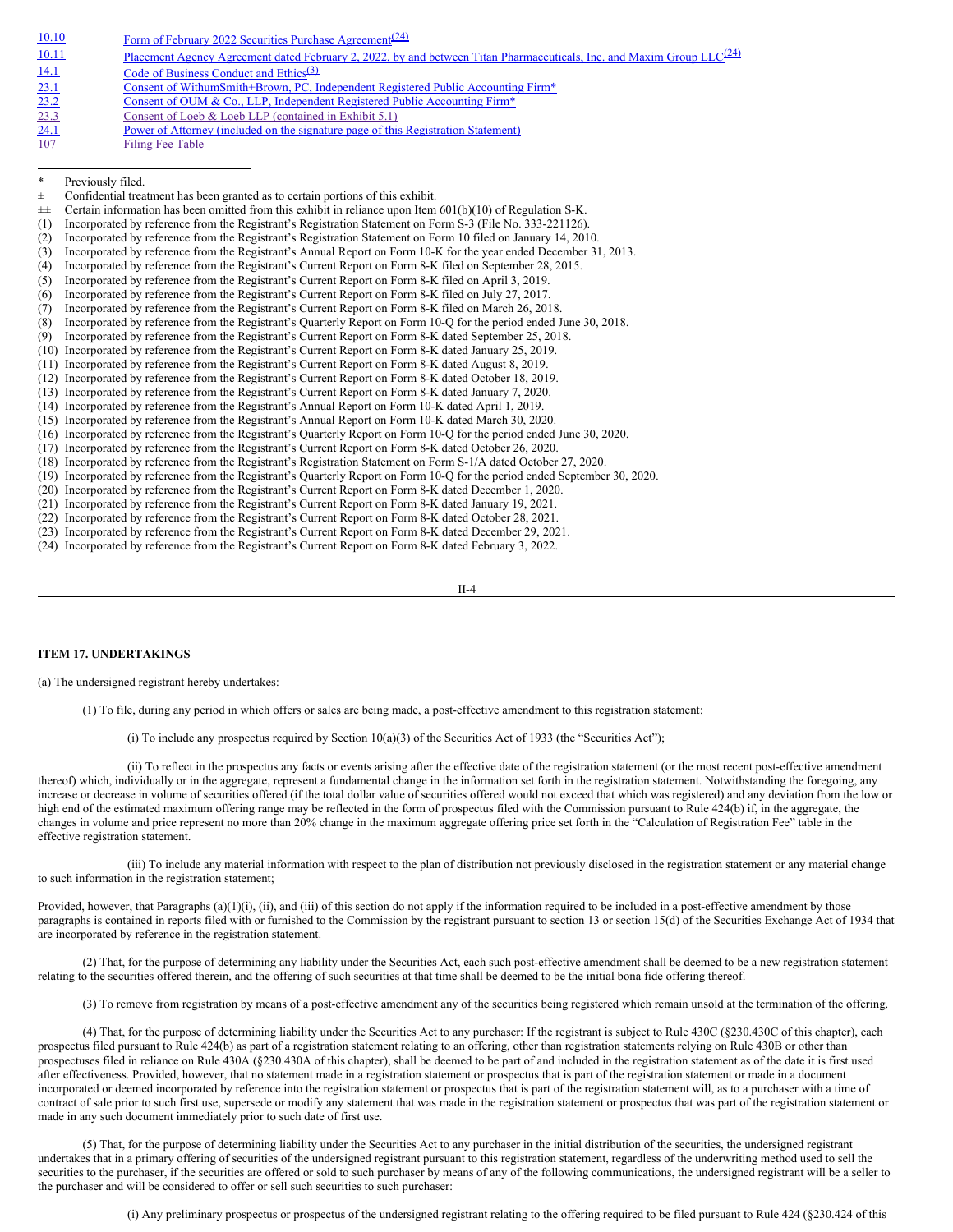registrant;

(ii) Any free writing prospectus relating to the offering prepared by or on behalf of the undersigned registrant or used or referred to by the undersigned

(iii) The portion of any other free writing prospectus relating to the offering containing material information about the undersigned registrant or its securities provided by or on behalf of the undersigned registrant; and

(iv) Any other communication that is an offer in the offering made by the undersigned registrant to the purchaser.

(b) The undersigned registrant hereby undertakes that, for purposes of determining any liability under the Securities Act, each filing of the registrant's annual report pursuant to section 13(a) or section 15(d) of the Securities Exchange Act of 1934 (and, where applicable, each filing of an employee benefit plan's annual report pursuant to section 15(d) of the Securities Exchange Act of 1934) that is incorporated by reference in the registration statement shall be deemed to be a new registration statement relating to the securities offered therein, and the offering of such securities at that time shall be deemed to be the initial bona fide offering thereof.

(c) The undersigned registrant hereby undertakes to supplement the prospectus, after the expiration of the subscription period, to set forth the results of the subscription offer, the transactions by the underwriters during the subscription period, the amount of unsubscribed securities to be purchased by the underwriters, and the terms of any subsequent reoffering thereof. If any public offering by the underwriters is to be made on terms differing from those set forth on the cover page of the prospectus, a post-effective amendment will be filed to set forth the terms of such offering.

II-5

(d) Insofar as indemnification for liabilities arising under the Securities Act may be permitted to directors, officers and controlling persons of the Company pursuant to the foregoing provisions, or otherwise, the registrant has been advised that in the opinion of the Securities and Exchange Commission such indemnification is against public policy as expressed in the Securities Act and is, therefore, unenforceable. In the event that a claim for indemnification against such liabilities (other than the payment by the registrant of expenses incurred or paid by a director, officer or controlling person of the registrant in the successful defense of any action, suit or proceeding) is asserted by such director, officer or controlling person in connection with the securities being registered, the registrant will, unless in the opinion of its counsel the matter has been settled by controlling precedent, submit to a court of appropriate jurisdiction the question whether such indemnification by it is against public policy as expressed in the Securities Act and will be governed by the final adjudication of such issue.

(e) For the purpose of determining any liability under the Securities Act, the registrant will treat the information omitted from the form of prospectus filed as part of this registration statement in reliance upon Rule 430A and contained in a form of prospectus filed by the registrant under Rule 424(b)(1), or (4), or 497(h) under the Securities Act as part of this registration statement as of the time the Commission declared it effective.

(f) For the purpose of determining any liability under the Securities Act, each post-effective amendment that contains a form of prospectus shall be deemed to be a new registration statement relating to the securities offered therein, and the offering of such securities at that time shall be deemed to be the initial bona fide offering thereof.

II-6

### <span id="page-4-0"></span>**SIGNATURES**

Pursuant to the requirements of the Securities Act of 1933, as amended, the Registrant has duly caused this Registration Statement on Form S-1 or amendment thereto to be signed on its behalf by the undersigned, thereunto duly authorized, in the City of South San Francisco, State of California, this April 4, 2022.

TITAN PHARMACEUTICALS, INC.

By: /s/ Kate Beebe DeVarney, Ph.D.

Name: Kate Beebe DeVarney, Ph.D.

Title: President and Chief Operating Officer

Pursuant to the requirements of the Securities Act 1933, as amended, this report has been signed by the following persons on behalf of the Registrant and in the capacities and on the dates indicated.

| Signature                      | <b>Title</b>                                                  |               |
|--------------------------------|---------------------------------------------------------------|---------------|
| /s/ Marc Rubin, M.D.           | <b>Executive Chairman</b>                                     | April 4, 2022 |
| Marc Rubin, M.D.               | (principal executive officer and principal financial officer) |               |
| /s/ Kate Beebe DeVarney, Ph.D. | President, Chief Operating Officer and Director               | April 4, 2022 |
| Kate Beebe DeVarney, Ph.D.     |                                                               |               |
| $*$                            | Director                                                      | April 4, 2022 |
| Joseph A. Akers                |                                                               |               |
|                                |                                                               |               |
| *                              | Director                                                      | April 4, 2022 |
| M. David MacFarlane, Ph.D.     |                                                               |               |
| $\ast$                         | Director                                                      | April 4, 2022 |
| James R. McNab, Jr.            |                                                               |               |
|                                |                                                               |               |
| /s/ Brian E. Crowley           | Vice President, Finance                                       | April 4, 2022 |
| Brian E. Crowley               | (principal accounting officer)                                |               |

\* By Marc Rubin, attorney-in-fact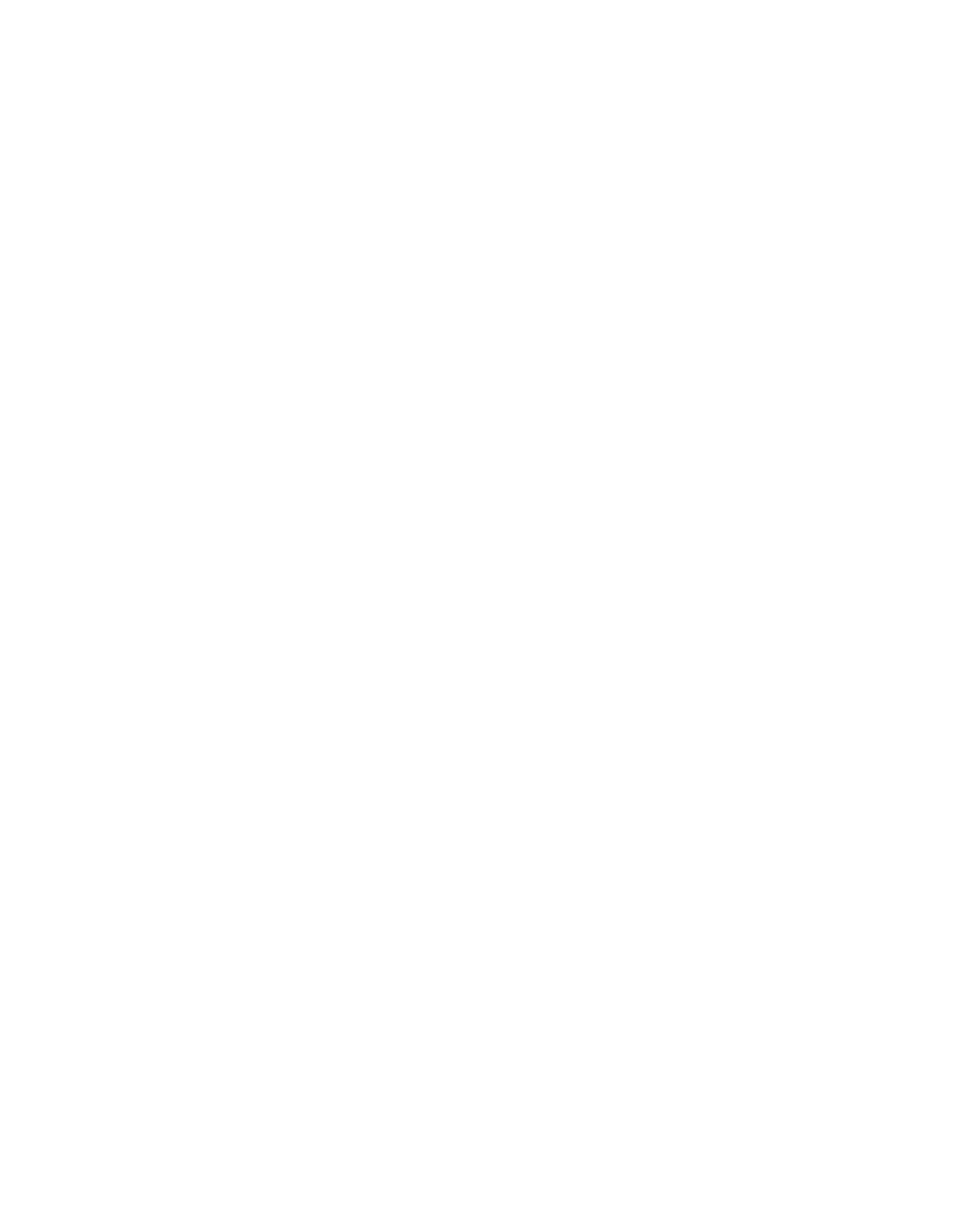345 Park Avenue New York, NY 10154

> **Main** 212.407.4000 **Fax** 212.407.4990

<span id="page-6-0"></span>

April 4, 2022

Titan Pharmaceuticals, Inc. 400 Oyster Point Blvd., Suite 505 South San Francisco, CA

Ladies and Gentlemen:

We have acted as counsel to Titan Pharmaceuticals, Inc., a Delaware corporation (the "Company"), in connection with the Registration Statement on Form S-1 File No. 262614 (the "Registration Statement"), filed with the Securities and Exchange Commission under the Securities Act of 1933, as amended (the "Act"), for the registration for resale by the selling stockholders listed therein (each a "Selling Stockholder" and collectively, the "Selling Stockholders") of up to 6,004,855 shares (the "Shares") of the Company's common stock, par value \$0.001 per share, including 5,953,834 shares issuable upon the exercise of warrants issued in February 2022 (the "Warrants") pursuant to a Securities Purchase Agreement by and among the Company and one of the Selling Stockholders (the "Purchase Agreement").

In connection with this opinion, we have examined and relied upon the Registration Statement, the Warrants and the Purchase Agreement. We have also examined originals or copies, certified or otherwise identified to our satisfaction, of the Company's certificate of incorporation and bylaws, and such corporate records of the Company and other certificates and documents of officials of the Company, public officials and others as we have deemed appropriate for purposes of this letter. We have assumed the genuineness of all signatures, the authenticity of all documents submitted to us as originals, and the conformity to authentic original documents of all copies submitted to us as conformed and certified or reproduced copies.

Based upon the foregoing and subject to the assumptions, exceptions, qualifications and limitations set forth hereinafter, we are of the opinion that the Shares have been duly authorized for issuance and, (as applicable) when issued and paid for in accordance with the terms and conditions of the Purchase Agreement, the Registration Statement and the Warrants, will be validly issued, fully paid and nonassessable.

The opinions we express herein are limited to matters involving the internal laws of the State of New York and the Delaware General Corporation law.

We hereby consent to the filing of this opinion as an exhibit to the Registration Statement and to the reference made to us under the caption "Legal Matters" in the prospectus constituting part of the Registration Statement. In giving this consent, we do not thereby admit that we are within the category of persons whose consent is required under Section 7 of the Act, the rules and regulations of the Securities and Exchange Commission promulgated thereunder or Item 509 of Regulation S-K promulgated under the Act.

Sincerely yours,

/s/ LOEB & LOEB LLP

Los Angeles New York Chicago Nashville Washington, DC San Francisco Beijing Hong Kong www.loeb.com

For the United States offices, a limited liability partnership including professional corporations. For Hong Kong office, a limited liability partnership.